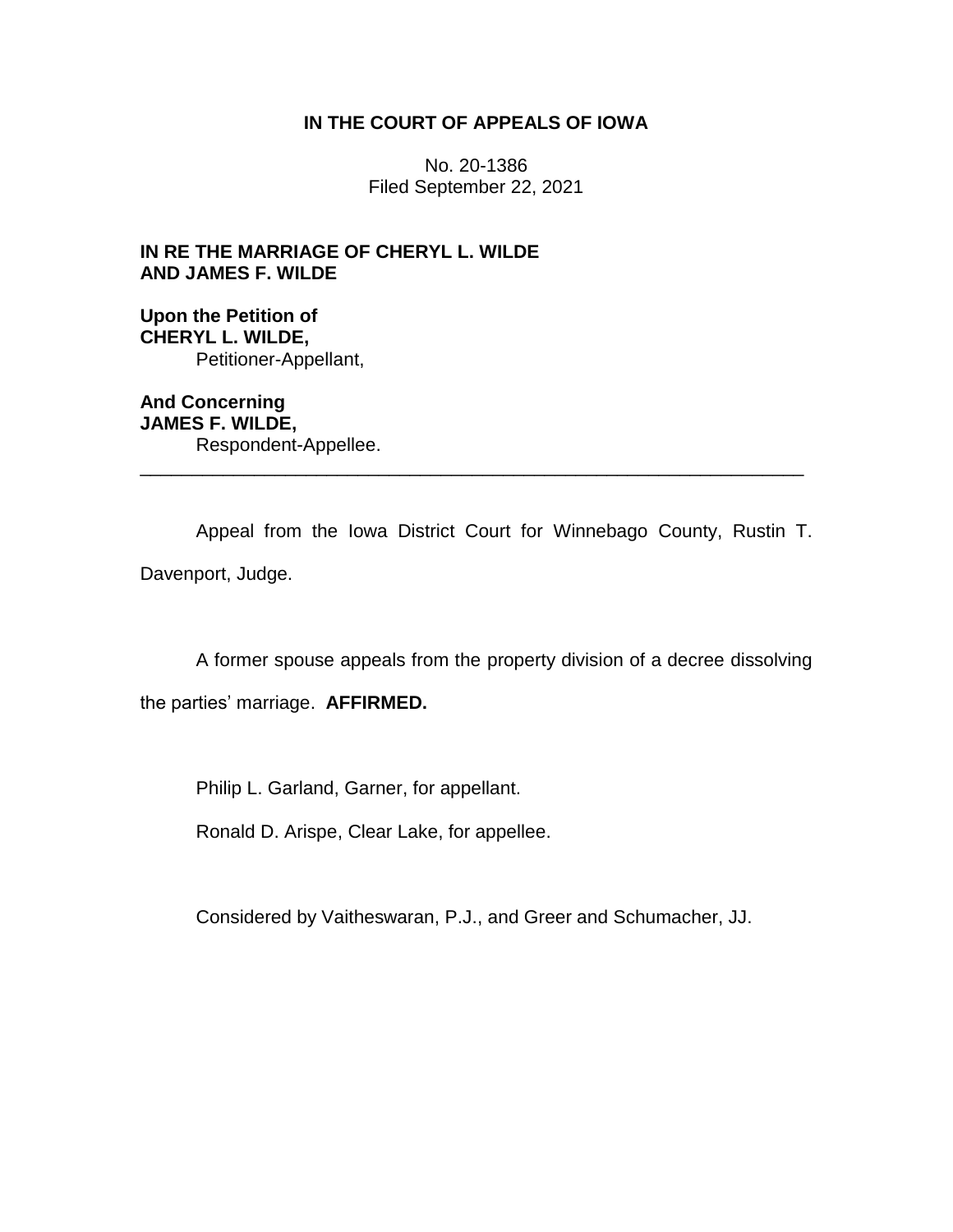#### **SCHUMACHER, Judge.**

Following a marriage that lasted for nearly half a century, Cheryl Wilde appeals from the property division provisions of the decree dissolving her marriage to James Wilde. Cheryl argues the trial court erred in the division of the marital property on three grounds: (1) in failing to consider the appropriate economic contributions of each spouse, (2) in failing to consider James's dissipation of marital assets, and (3) in failing to consider James's ability to have only limited resources under Medicaid and Medicare provisions. On our de novo review, we affirm.

## I. **Scope and Standard of Review**

Because dissolution proceedings are equitable in nature, our review is de novo. *See In re Marriage of Mauer*, 874 N.W.2d 103, 106 (Iowa 2016). We give weight to the fact-findings of the district court, particularly when considering the credibility of witnesses, but we are not bound by them. *See In re Marriage of Sullins*, 715 N.W.2d 242, 255 (Iowa 2006). We ordinarily will not disturb the district court's ruling unless it fails to do equity. *See In re Marriage of Smith*, 573 N.W.2d 924, 926 (Iowa 1998).

### **II. Relevant Background Facts**

Cheryl and James Wilde were married for forty-six years. The parties have a forty-three year old son who is married and lives independently from his parents. At the time of dissolution of the parties' marriage, Cheryl was sixty-seven years old and continued to reside at the parties' marital acreage. She is generally in good health. She receives Social Security benefits and union profit-sharing benefits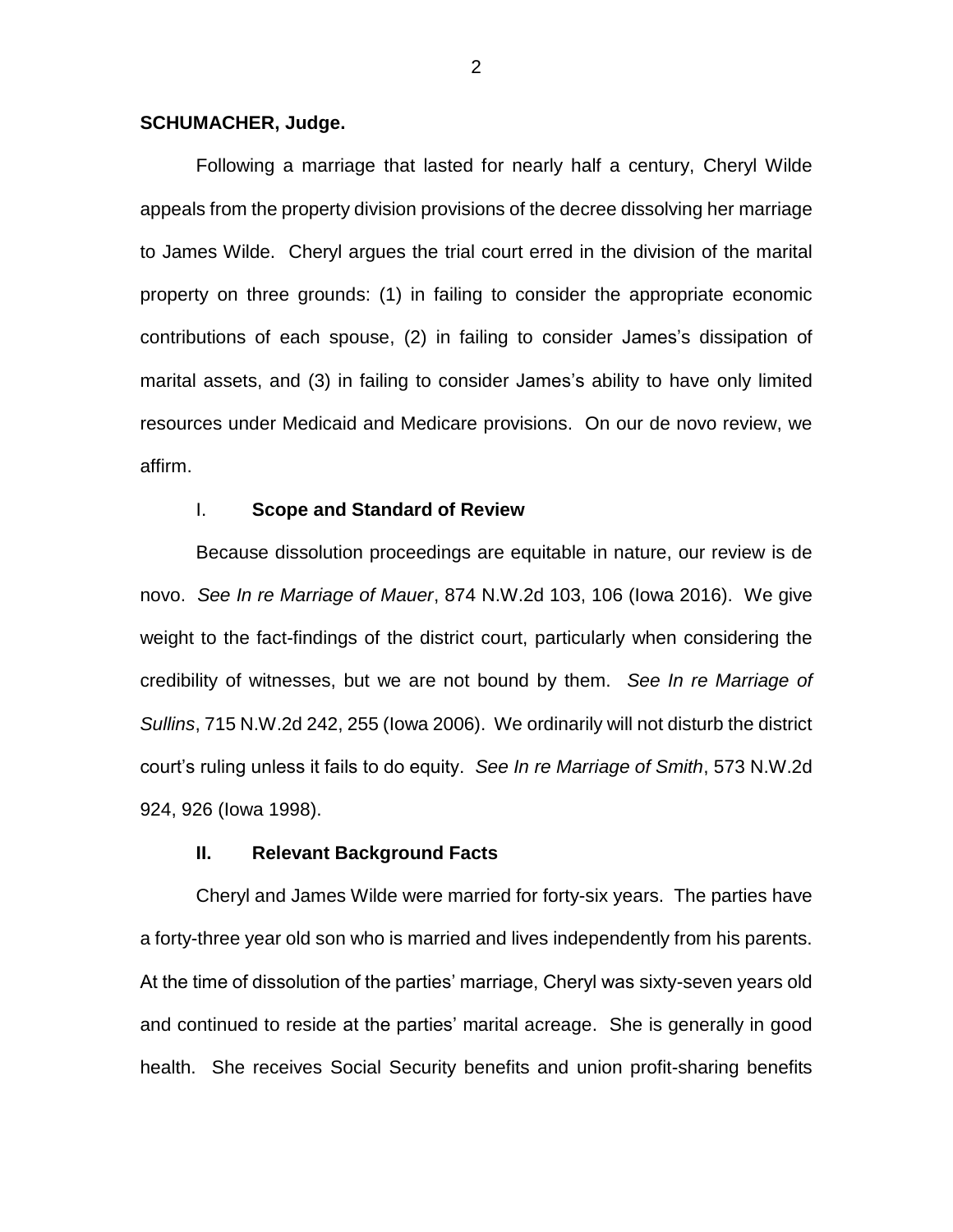totaling \$1664.13 per month. Cheryl's medical expenses are covered by Medicare and a supplemental health insurance policy.

James is seventy-one years old and was residing in a nursing home facility at the time of trial. While James's health had improved since admission to the nursing home, he suffers from dementia, depression, diabetes, and hypertension. When discharged from the nursing home, he anticipates residing in an assisted living facility or an apartment. He receives Medicare and Medicaid to assist with his expenses. He also receives Social Security benefits of \$807 per month.

The parties resided in Minnesota in the early years of their marriage, where James worked as a truck driver. He also performed asphalt work for cash. When the parties moved to Iowa, James started a backhoe and septic tank business. Cheryl worked for a large manufacturer after the move to Iowa. Following the move to Iowa, James was self-employed and Cheryl was a W-2 employee. At the time of the dissolution trial, Cheryl had been retired for approximately one year.

During the marriage, Cheryl and James accumulated both personal and real property. Along with the acquisition of assets, they also acquired debt. A substantial amount of that debt was acquired within the last several years of their marriage due to James's declining health.

Cheryl worked full-time while their son was young, which appears to have resulted in James providing care for the parties' son while Cheryl was at work. 1

 $\overline{a}$ 

<sup>&</sup>lt;sup>1</sup> Both James and the parties' adult son testified to James's child-rearing duties, although the record is lacking specificity on the exact division of child-rearing responsibilities, which is without surprise, given the age of the parties' son at trial. The parties' son testified that when his mother was working fulltime, with respect to his father, "His job was to, honestly, be raising me and to turn the acreage into something livable at that point."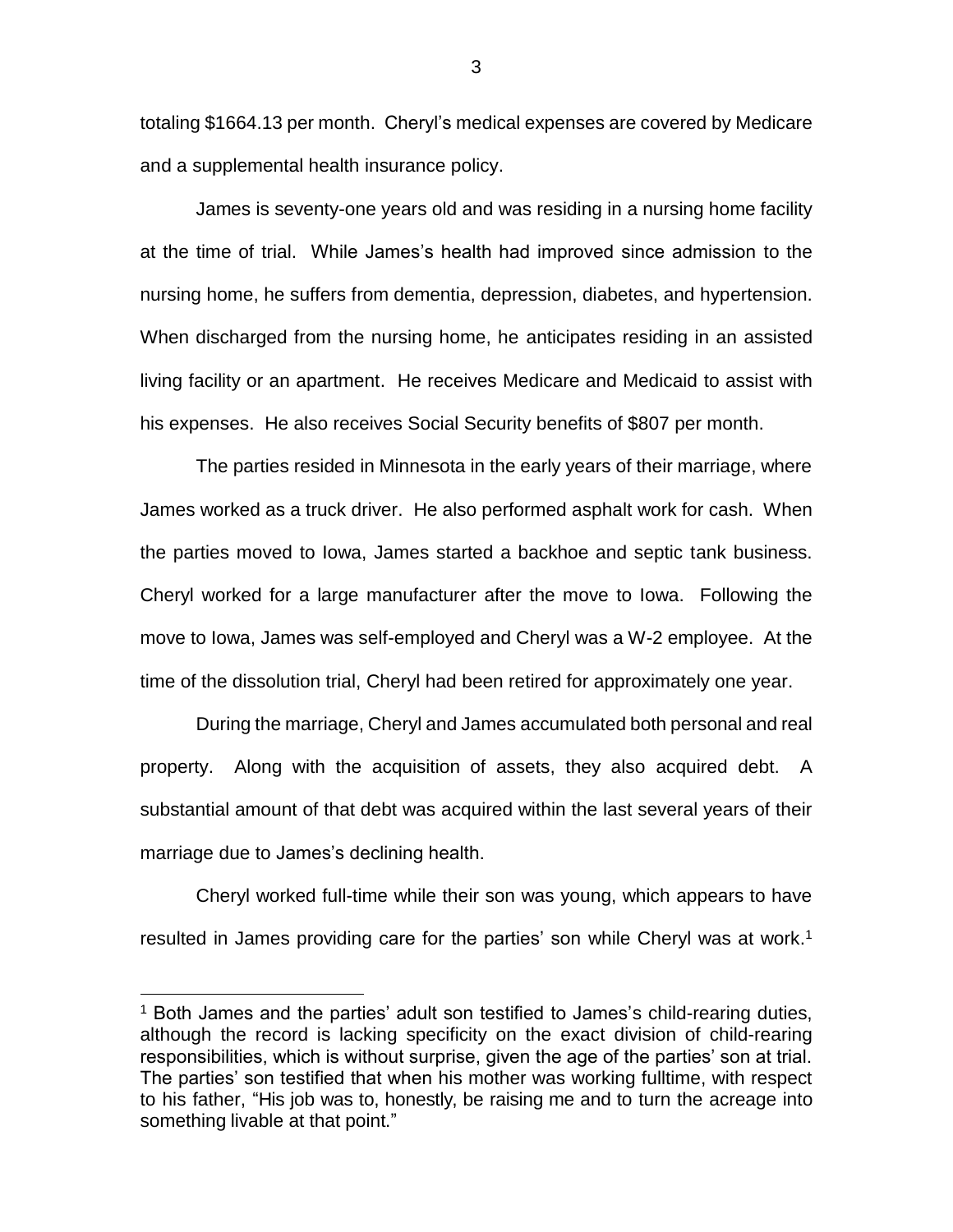While Cheryl worked outside the home, James maintained his self-employment and made improvements to the parties' acreage, although his self-employment income declined the last twenty years of the marriage. Cheryl also contributed physical labor to improvement of the acreage on nights and weekends when not working outside the home. The parties filed joint tax returns during the marriage.

Following the filing of the dissolution petition, a temporary order was entered requiring Cheryl to pay a portion of James's temporary attorney fees and \$100 per month of temporary alimony. Neither party requested an award of alimony at final trial.<sup>2</sup> Following final trial, the district court divided the assets and debts equally between the parties, which resulted in a cash payment from Cheryl to James.<sup>3</sup> Cheryl timely appeals.

#### **III. Analysis**

 $\overline{a}$ 

Cheryl initially argues against the trial court's equal division of the parties' assets and debts due her greater financial contributions to the marriage by way of her employment. Iowa Code section 598.21(5)(c) (2019) requires the court to determine the contribution of each party to the marriage. "Equitable distribution requires the division of 'all of the property owned by the parties at the time of divorce except inherited property and gifts received by one spouse.'" *In re* 

4

<sup>&</sup>lt;sup>2</sup> James's post-trial brief asserts that if the district court were to award James a less than equitable division of the property, a consideration of spousal support to James should be given.

 $3$  The decree set forth a structured payment schedule for the property settlement owed to James. Cheryl was required to make an initial \$3000.00 payment to James with the balance of the settlement to be paid out of sale proceeds from certain assets. If the sale proceeds were insufficient to pay the settlement, Cheryl was required to pay James \$1000.00 every three months until the remainder of the settlement was paid in full. If the sale proceeds were greater than the balance of the settlement, the parties were to equally divide the excess.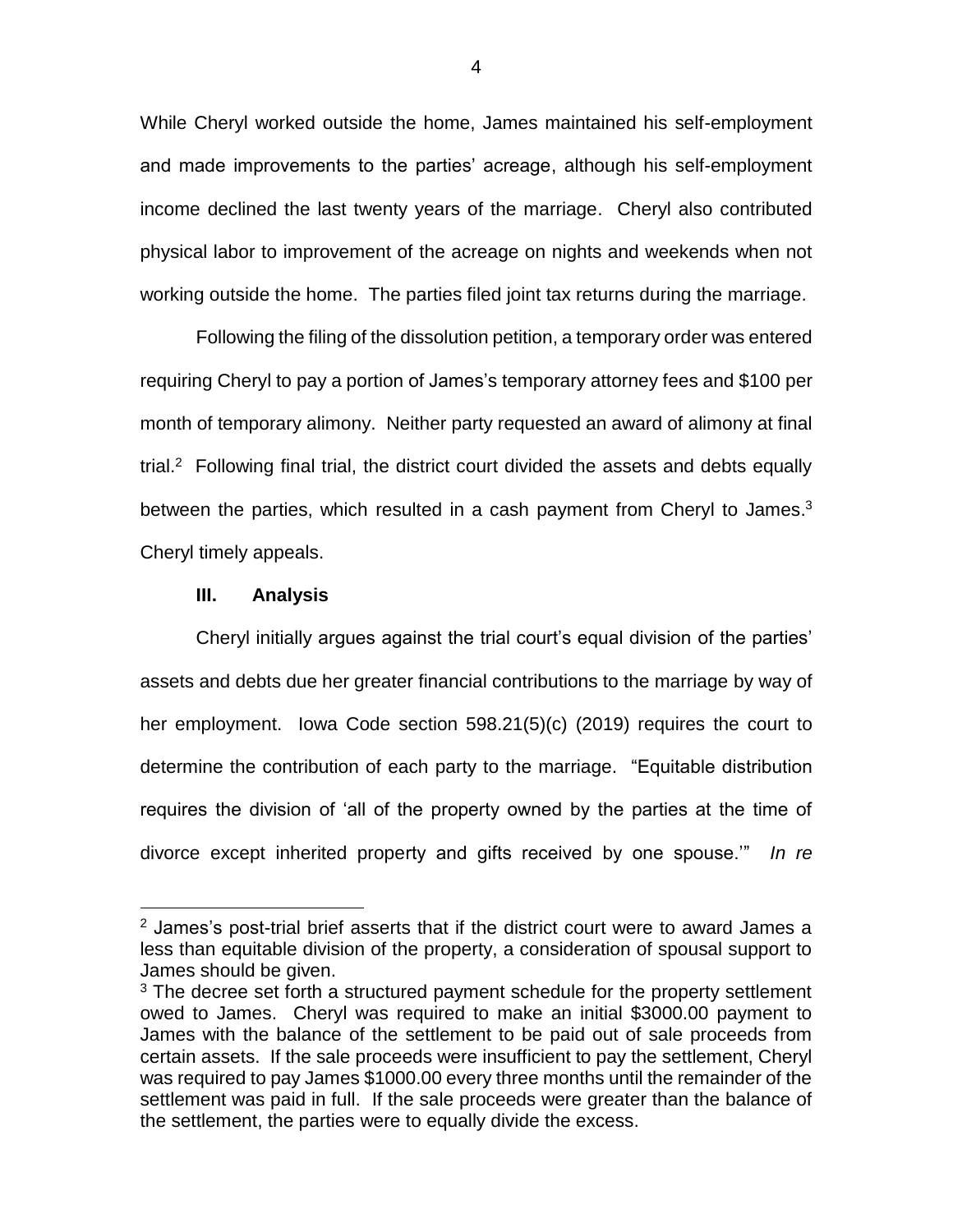*Marriage of Naylor*, No. 17-0770, 2018 WL 5850223, at \*3 (Iowa Ct. App. Nov. 7, 2018) (citation omitted). Equitable division does not require equal or percentage distribution. *Id.* "In dissolution-of-marriage cases, marital property is to be divided equitably, considering the factors outlined in Iowa Code section 598.21[(5)]." *In re Marriage of McDermott*, 827 N.W.2d 671, 678 (Iowa 2013) (alteration in original) (quoting *In re Marriage of Hansen*, 733 N.W.2d 683, 702 (Iowa 2007)). "An equitable distribution of marital property, based upon the factors in [section] 598.21(5), does not require an equal division of assets." *Id.* at 682 (quoting *In re Marriage of Kimbro*, 826 N.W.2d 696, 703 (Iowa 2013)). "Equality is, however, often most equitable; therefore, we have repeatedly insisted upon the equal or nearly equal division of marital assets." *Id.*

The district court determined the following with respect to the division of assets and debts:

Even though Cheryl provided the majority of the income to the parties during the marriage, that does not negate other contributions that James might have made during the marriage. Marriage does not come with a ledger. *In re Marriage of Fennelly*, 737 N.W.2d 97, 103 (Iowa 2007). Spouses agree to accept one another "for better or worse." *Id.* at 104. Each person's total contributions to the marriage cannot be reduced to a dollar amount. *Id.* Many contributions are incapable of calculation, such as love, support, and companionship. *Id.* Financial matters must not be emphasized over the other contributions made to a marriage in determining an equitable distribution. *Id.* The parties have been married for 46 years. The parties determined a method of operating which has been in place for many decades. The Court is not able to conclude that James's contribution was less than Cheryl's contribution. The Court is unable to quantify James's tangible and intangible contribution to the marriage. The Court rejects Cheryl's argument to emphasize her financial contribution over James's contribution to the marriage.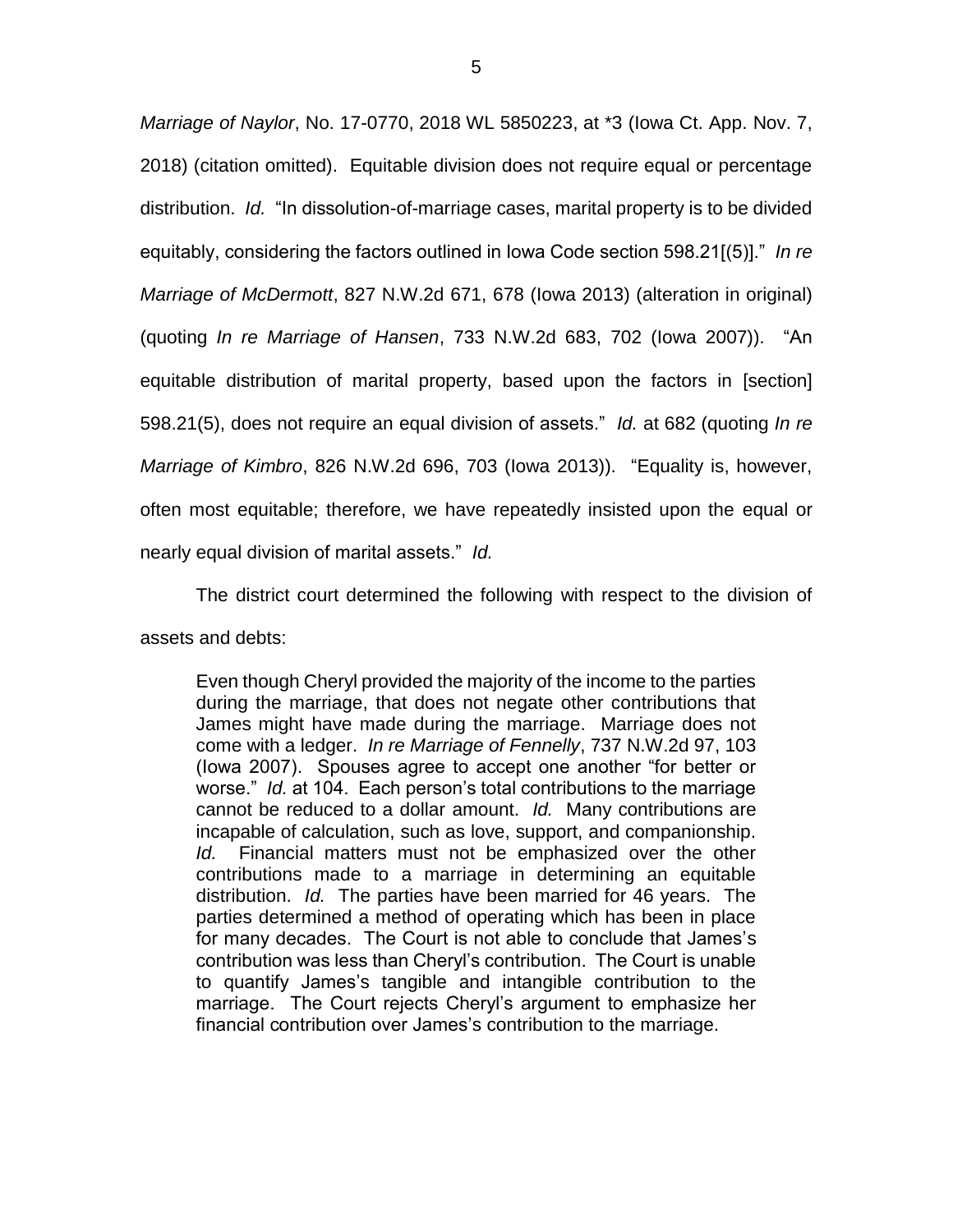While Cheryl's income during the marriage may have been higher, we agree with the trial court's assessment that evidence is lacking that James's contributions to the marriage were less than Cheryl's. Given the length of the marriage and the intangible contributions by James, we find no reason to alter the district court's equal division of the assets, finding such provides equity between Cheryl and James.

We next turn to Cheryl's argument that due to the dissipation of assets by James, Cheryl is entitled to a greater portion of the assets. "A court may generally consider a spouse's dissipation or waste of marital assets prior to dissolution when making a property distribution." *In re Marriage of Kimbro*, 826 N.W.2d 696, 700 (Iowa 2013). Dissipation occurs when a spouse loses or disposes of property otherwise subject to division. *Id.* at 700–01. The doctrine does not apply to monies used for "legitimate household and business expenses." *Id.* at 701.

In support of her argument, Cheryl points to the parties' joint tax returns, citing to business losses and equipment depreciation. However, this argument is undercut by Cheryl's long-term acquiescence on the parties' joint tax returns, indicated by her signature. James's business deductions and depreciations provided the couple tax relief during the marriage, including considerable tax refunds. Further, the parties' operated in this manner for the majority of their marriage, seemingly without objection from Cheryl. The record we have is lacking evidence that the business expenditures were not legitimate business expenses.

Lastly, Cheryl argues that James's assets are limited by his receipt of Medicaid and therefore, he should receive less of the marital assets. Cheryl acknowledges that there is no evidence in the record to support her contention that